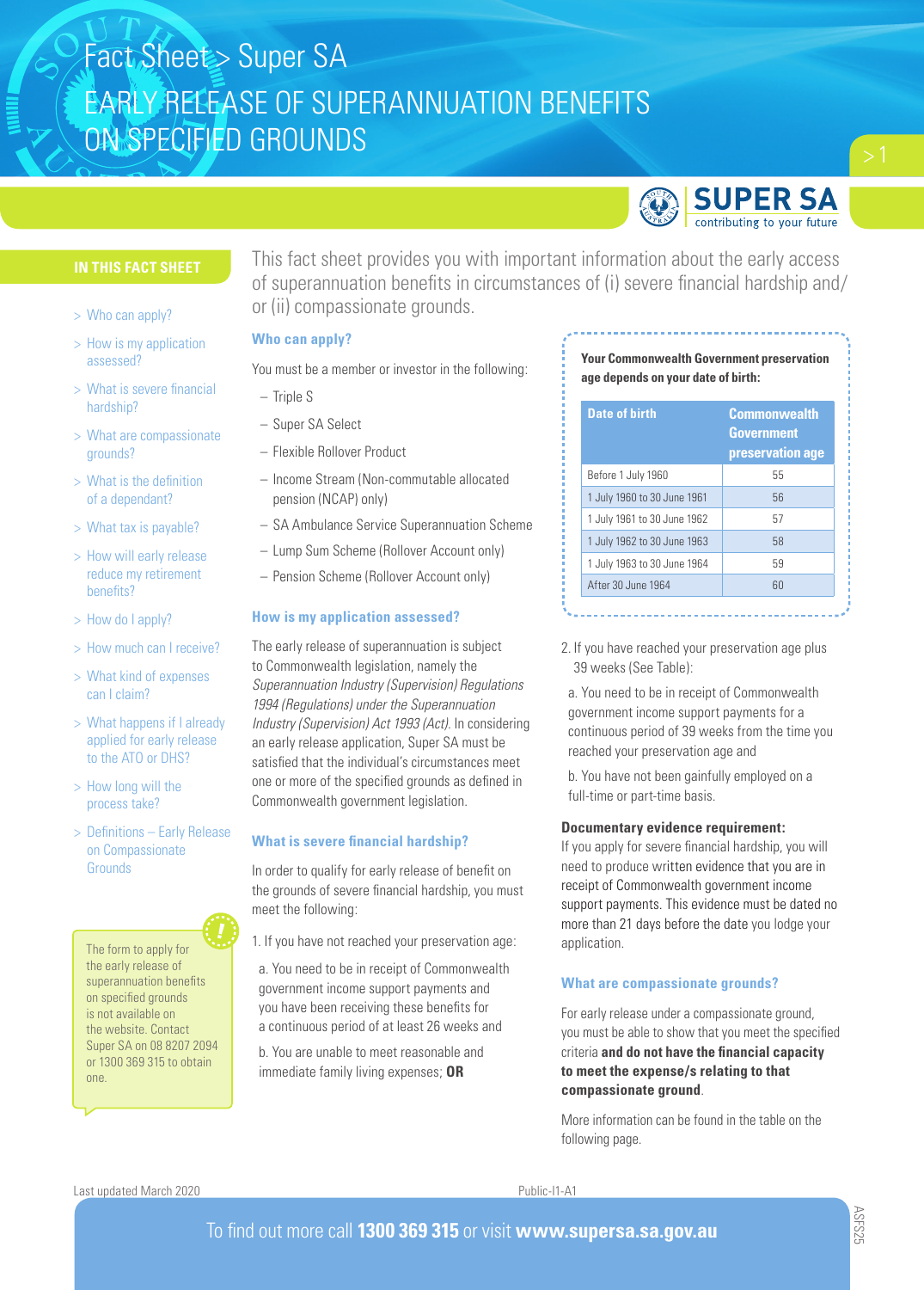

# **IN THIS FACT SHEET**

- > Who can apply?
- > How is my application assessed?
- > What is severe financial hardship?
- > What are compassionate grounds?
- > What is the definition of a dependant?
- > What tax is payable?
- > How will early release reduce my retirement benefits?
- > How do I apply?
- > How much can I receive?
- > What kind of expenses can I claim?
- > What happens if I already applied for early release to the ATO or DHS?
- > How long will the process take?
- > Definitions Early Release on Compassionate **Grounds**

## *Medical treatment/Medical transport*

To pay current and future expenses for medical treatment or medical transport for yourself or a dependant.

In accordance with the Commonwealth legislation, the treatment is not readily available to you or the dependant through the public health system and the medical treatment must be necessary to

- i. treat a life threatening illness or injury, or
- ii. alleviate acute, or chronic, pain, or

iii. alleviate an acute, or chronic, mental disturbance. Funds cannot be released for medical transport unless the necessity of the medical treatment is certified by two medical practitioners in the manner set out above.

#### *Foreclosure of a mortgage on your home*

To allow you to make a payment on a loan to prevent the following:

- i. foreclosure of a mortgage on your principal place of residence or
- ii. exercise by the mortgagee of an express, or statutory, power of sale over your principal residence

Please note that you can only apply once within a 12 month period (beginning on the date of the first payment released on this ground) and the amount cannot exceed the sum of three months' repayments and/or 12 months' interest on the outstanding balance of the loan.

## *Special Needs*

To pay for modifications to your principal place of residence, or vehicle, to accommodate your special needs or the special needs of your dependant as a result of a severe disability.

*Palliative Care in the case of Impending Death/Funeral/Burial expenses*

To pay for expenses associated with palliative care for yourself or a dependant in the case of impending death or to pay for expenses associated with a dependant's death, funeral or burial.

# **Reason Documentary evidence requirement**

You must provide certification from two registered medical practitioners (at least one of whom must be a specialist) to support the necessity of the medical treatment and copies of any unpaid medical bills or estimates from your doctor of future expenses.

You must provide a written statement from the mortgagee (ie your bank or lender) that you require funds on this ground. The statement must include the following information:

- a. The amount that is equal to 3 months' repayments under the mortgage and
- b. The amount that is 12 months' interest on the outstanding balance of the loan at the time the statement is made.
- c. The payment is overdue and if the payment is not made, the mortgagee will foreclose on the mortgage of the principal place of residence or exercise its express or statutory power of sale over the principal place of residence.

You must provide a letter from a medical practitioner or professional carer to support the proposed modifications to your home or vehicle and provide a quote for the cost of the modifications.

You must provide a letter from a medical practitioner to confirm that you or your dependant have a terminal illness and that palliative care is required and detailed quotes and/or invoices for the required care; OR

You must provide the death certificate for your dependant or a current letter from a registered doctor confirming the death and naming the deceased. You must also provide proof of expenses associated with the death/funeral/burial of your dependant.

Last updated March 2020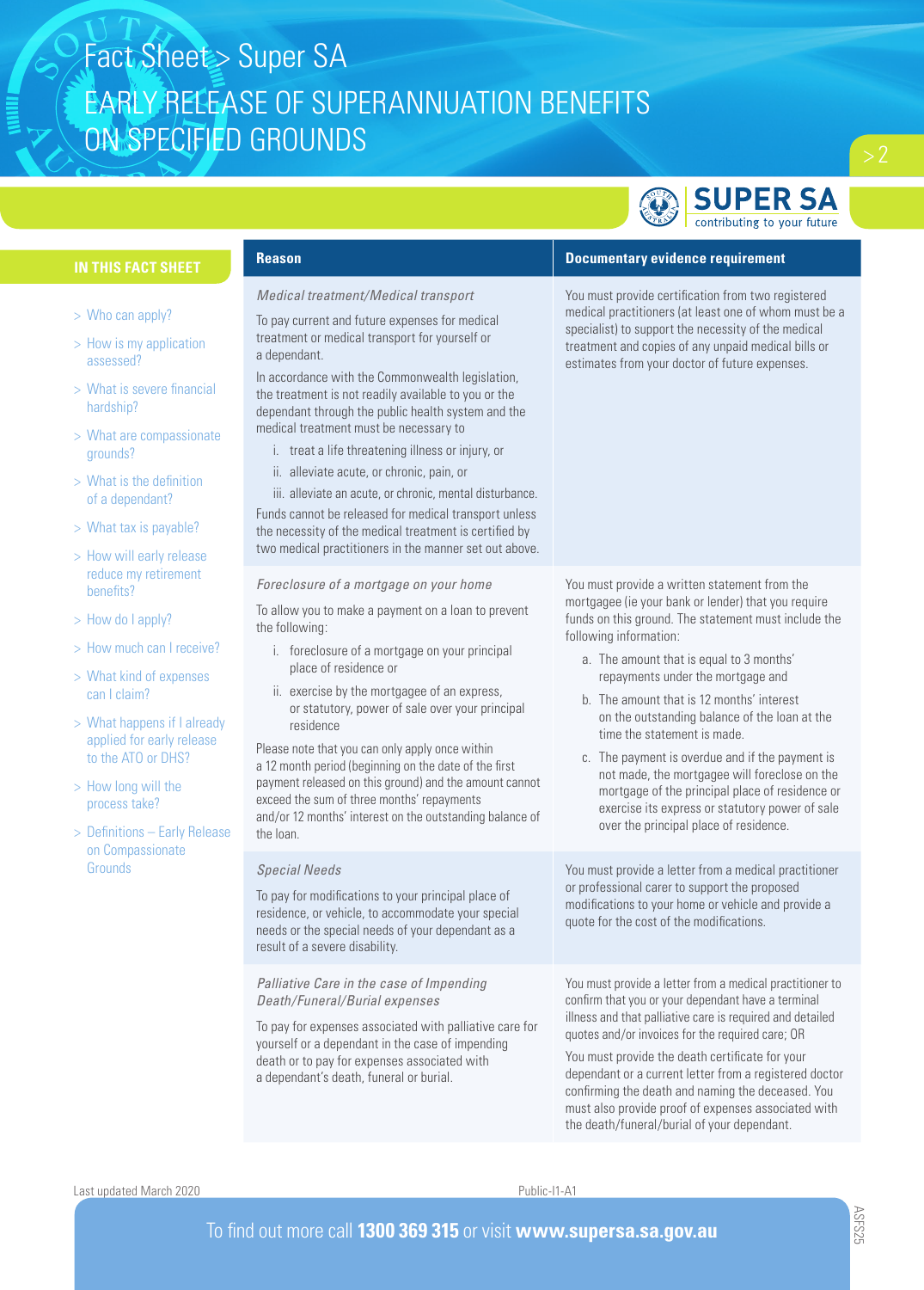

# **IN THIS FACT SHEET**

- > Who can apply?
- > How is my application assessed?
- > What is severe financial hardship?
- > What are compassionate grounds?
- > What is the definition of a dependant?
- > What tax is payable?
- > How will early release reduce my retirement benefits?
- > How do I apply?
- > How much can I receive?
- > What kind of expenses can I claim?
- > What happens if I already applied for early release to the ATO or DHS?
- > How long will the process take?
- > Definitions Early Release on Compassionate **Grounds**

# **What is the definition of a dependant?**

Most compassionate grounds allow expenses to be claimed for you or a dependant. Under the Commonwealth rules, a dependant includes your spouse, child, or a person with whom you have an interdependency relationship.

Documentation supporting the dependant's dependency should also be provided, such as a medical certificate that confirms that you provide personal domestic support and/or medical care to the person.

# **Can Lump Sum and Pension Scheme members apply?**

As a Lump Sum or Pension Scheme member you can apply for early release of superannuation on compassionate grounds and/or severe financial hardship from the Rollover Account component of your scheme only. Release cannot be granted from your Member Account or Defined Benefit component.

# **What tax is payable?**

Generally, any superannuation benefits that are released prior to reaching your preservation age are subject to tax. The tax payable is based on the components of your benefit and your age.

If a benefit is approved, Super SA will release an amount to you net of any tax payable.

# **How will an early release reduce my retirement benefits?**

It is important to understand that any release of benefits from your superannuation account will reduce the amount you will receive in retirement. Super SA recommends that you seek financial advice before making any decision about superannuation and in particular early release.



The Commonwealth Government has rules to help prevent money laundering and counter terrorism activities. This means that you'll be required to provide proof of identity to verify who you are when withdrawing money from your super.

When making an application, you will need to provide a bank statement of the account you wish us to pay into. The statement needs to be current (ie less than 12 months old) and must show your BSB, account number and your full name on the account.

Last updated March 2020

# Public-I1-A1

# **How do I apply?**

You will need to complete an application form and provide the required documentary evidence to support your application. **Please contact Super SA to discuss your eligibility and obtain a copy of the application form.** 

You must provide a certified copy of your current identification (eg driver's licence or current passport) with your application. A full list of the identification documents that can be accepted can be found at

# **www.supersa.sa.gov.au**.

You will also need to provide a copy of your current bank statement.

These applications need to be posted to Super SA or hand delivered to the Super SA Member Contact Centre. We are unable to accept electronic applications at this time.

# **How much can I receive?**

If your application is approved on Compassionate grounds, you will receive a single lump sum payment (net of tax). The amount released to you will depend on the evidence provided and the amount needed to cover the expenses presented in your application. In order to allow for any tax that must be paid, Super SA will need to deduct a higher amount from your super account. You should take this into account when determining the amount you are applying for to be released.

For example: A member applies for the amount of \$9,000 for medical treatment. Tax on this amount (subject to age and the tax components applicable to the member) may mean that \$13,235 is released from the superannuation account, comprised of (1) \$4,235 to account for tax and (2) \$9,000 payment to the member.<sup>1</sup>

If you are under preservation age and your application is approved on the grounds of severe financial hardship, you will receive a single lump sum between \$1,000 and \$10,000 (inclusive of tax). The amount released will depend on the evidence provided.

The above calculations are for illustration purposes only and should not be relied upon for tax purposes or tax rates.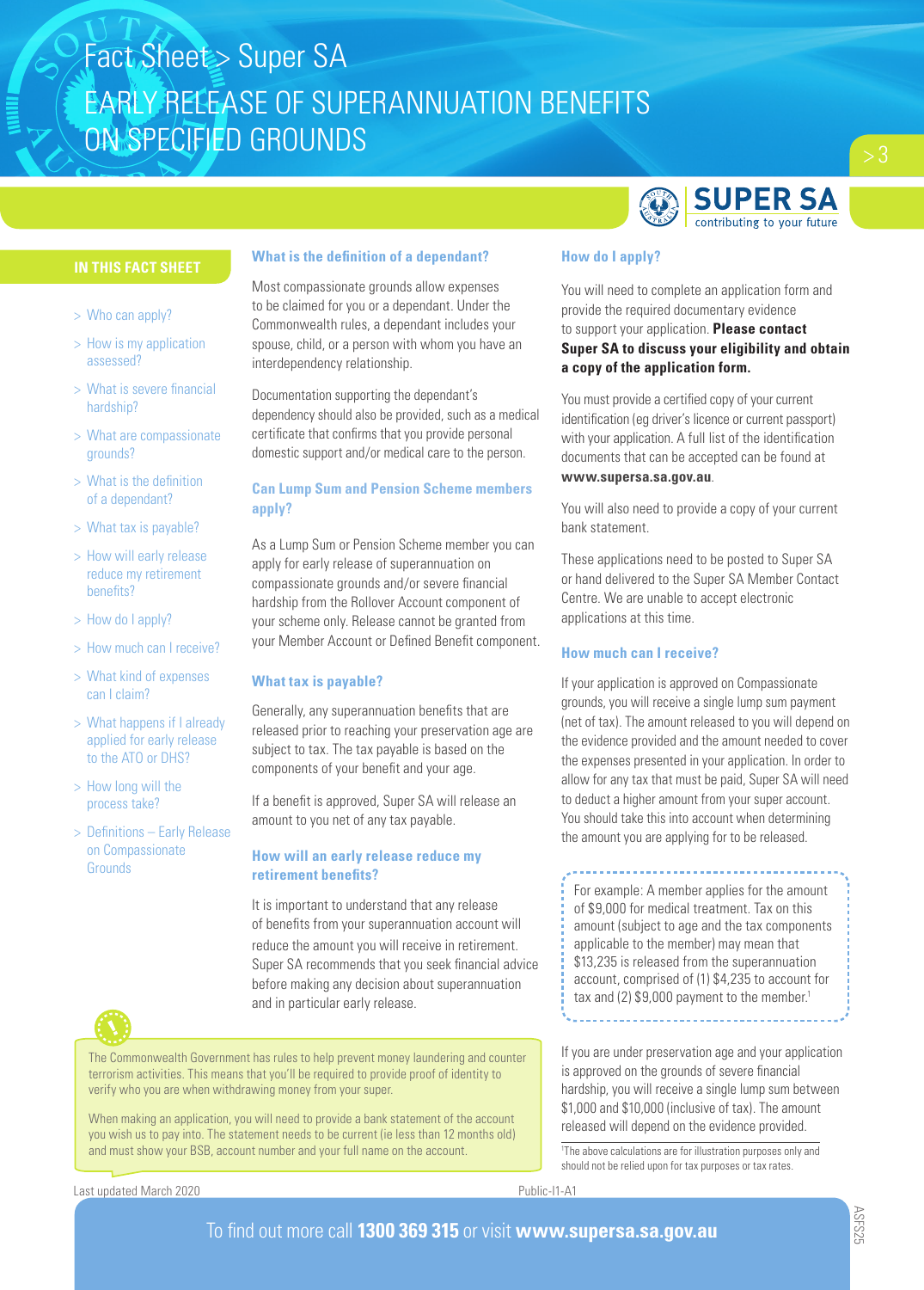# **SUPER SA** contributing to your future

# **IN THIS FACT SHEET**

- > Who can apply?
- > How is my application assessed?
- > What is severe financial hardship?
- > What are compassionate grounds?
- > What is the definition of a dependant?
- > What tax is payable?
- > How will early release reduce my retirement benefits?
- > How do I apply?
- > How much can I receive?
- > What kind of expenses can I claim?
- > What happens if I already applied for early release to the ATO or DHS?
- > How long will the process take?
- > Definitions Early Release on Compassionate **Grounds**

In order to allow for tax that must be paid on the payment(s), Super SA will need to deduct a higher amount from your super account, up to a maximum of \$10,000 in a 12 month period (inclusive of any tax).

For example: A member applies for the amount of \$6,000 for financial hardship. Tax on this amount may mean that \$8,824 is released from the superannuation account, comprised of (1) \$2,824 to account for tax and (2) \$6,000 payment to the member.

The maximum single lump sum amount that a member may withdraw is \$10,000 in any 12 month period, so after allowing for tax (of up to \$3,200) the maximum the member could receive to alleviate severe financial hardship is \$6,800.<sup>1</sup>

1 The above calculations are for illustration purposes only and should not be relied upon for tax purposes or tax rates.

If you are over preservation age and your application is approved on financial hardship grounds, you can

# withdraw up to your account balance and any tax will be deducted from the payment. It is important to understand that in all cases, the actual amount that will be approved for release will be determined by Super SA, based on the assessment of your application.

# **What kind of expenses can I claim?**

A benefit may not be released for an expense that has already been paid. This includes a debt that has been incurred in order to pay the expense (ie money borrowed from a commercial lender, family or friends).

# **What happens if I already applied for early release to the ATO or DHS?**

If you already applied directly to the Commonwealth agency (ATO or DHS) for the release of benefits and the Commonwealth approved the release, Super SA may accept this approval and release the funds. You must forward this approval from the ATO to Super SA for processing.

# **Definitions – Early Release on Compassionate Grounds**

#### *Registered medical practitioner*

Must be a medical doctor or specialist registered with the Australian Health Practitioner Regulation Agency. Physiotherapists, psychologists, chiropractors and occupational therapists are not registered medical practitioners and their reports are not considered to be certified evidence, but they can supply additional information.

# *Specialist*

Must be a registered medical/dental practitioner who has had further medical training, holds further qualifications and is a fellow of a specialist medical college or is registered in their state as a specialist. This includes a consultant physician. Any specialist giving an opinion should be specialised in the area in which they are giving that opinion. Consultant physicians should clearly state their areas of specialisation in the certification.

## *Life threatening*

Where it is likely that within 12 months the patient will die or suffer an irreversible degeneration of a condition that if left untreated would result in premature death if the individual does not receive the recommended treatment.

## *Medical transport*

Includes transport (land, water, air) to access medical treatment such as taxi, public transport, vehicle repairs and running costs or the purchase of a reliable second-hand vehicle. The certification also needs to confirm that the transport is required to access medical treatment, the frequency of the medical treatment, the location of the medical appointments and the length of time the treatment is required.